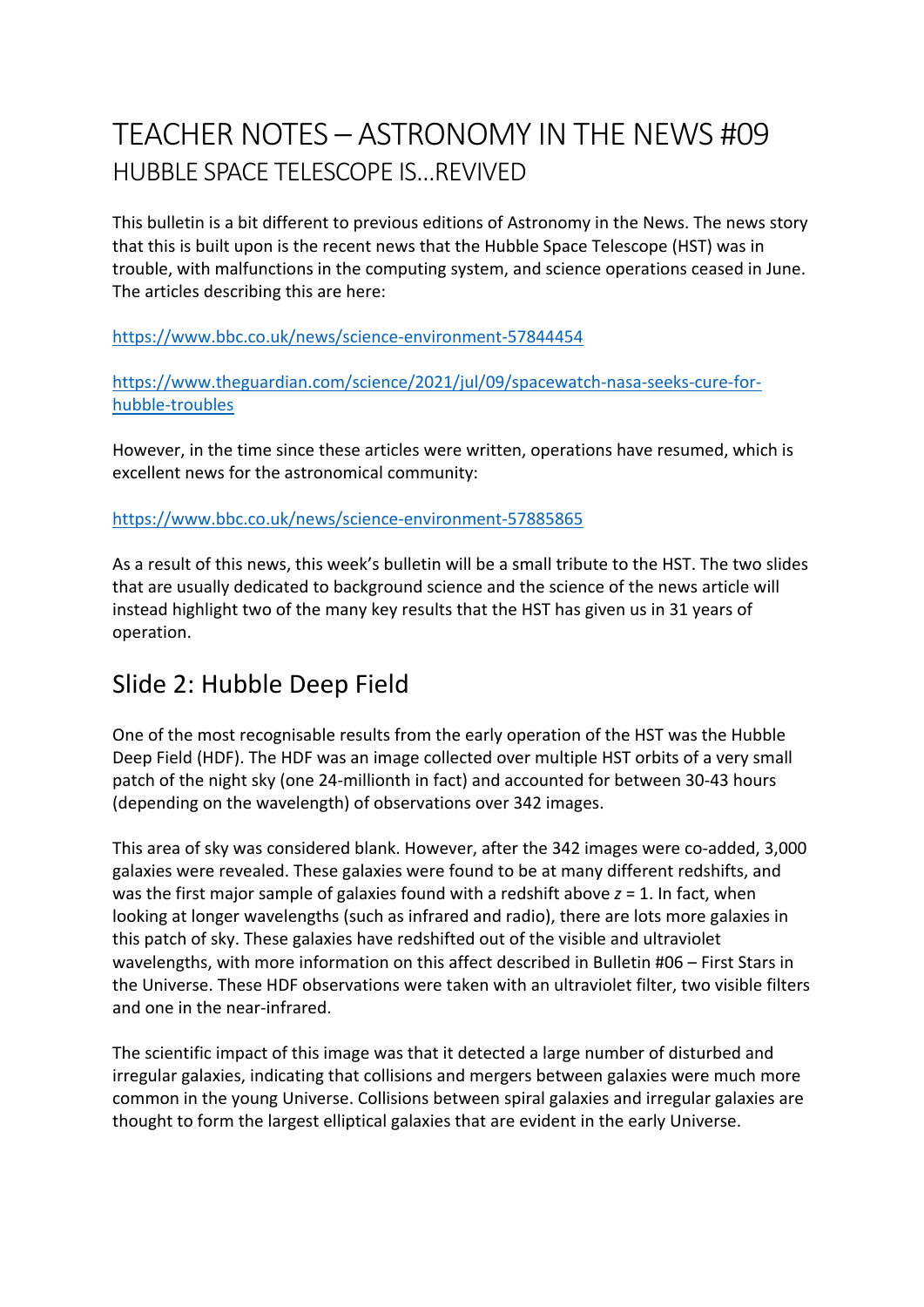Another significant result was the lack of foreground stars and other Galactic objects in the image. One theory for the makeup of dark matter, and what was causing the flattening of galactic rotation curves at the outer edges of galaxies was the existence of MACHOs (Massive Astrophysical Compact Halo Objects). These MACHOs would have been made up of red dwarfs, low luminosity stars which also the most common. However, as so few were detected at the outer edges of our Galaxy, they were ruled out as a significant contributor to dark matter.

The final result from this image that I'll highlight here was an estimate of the star-formation rate over the lifetime of the Universe. It was predicted that it was at a maximum 8-10 billion years ago (at redshifts of *z* = 1-2), and has since decreased by a factor of 10.

#### IMAGES:

- 1. (Left) The original HDF image. This image accounts for 1/24,000,000 of the sky, yet totalled over 3,000 galaxies in the wavelengths visible from the HST, with an even larger number found when observed at longer wavelengths. This field was chosen in the Northern sky. A follow-up experiment in the South revealed an almost exact result, which also confirmed cosmological principles that the Universe is homogeneous at the largest scales.
- 2. (Right) The evolution of the star-formation rate (in units of mass of stars formed per year per cubic megaparsec) as a function of redshift as derived from the HDF image. The distribution, and the resultant fits to the data, peak between redshifts of  $z = 1$ and  $z = 2$ , or 6-8 billion years ago.

### Slide 3: Star-formation revealed via proplyds

The formation of stars is a multi-stage process. One of these stages is the formation of a disk around the forming star called a protoplanetary disk. These are an accretion disk where material flows onto the forming star from the structure. Once the star has formed, it starts to photoevaporate this disk, at which point the star will be left to go onto the main sequence. It is also from these disks where planets or planetesimal objects may form.

However, the existence of such disks around forming stars was only postulated. Radio observations detected an extended structure around newly forming stars that were molecular in nature, but it was not clear whether it was these disks or ionised globules. Further observations pointed towards disks. However, HST observations in 1993 resolved ionised protoplanetary disks, or a proplyd using the filters in the visible wavelength regime.

#### IMAGES:

1. (Left) HST images of proplyds in the Orion molecular cloud, the only cloud close enough to Earth to resolve a large sample. These structures are photoevaporating which is when radiation is energetic enough to ionise gas and force it away from the ionising source, in this case the massive star forming at the centre of the structure.